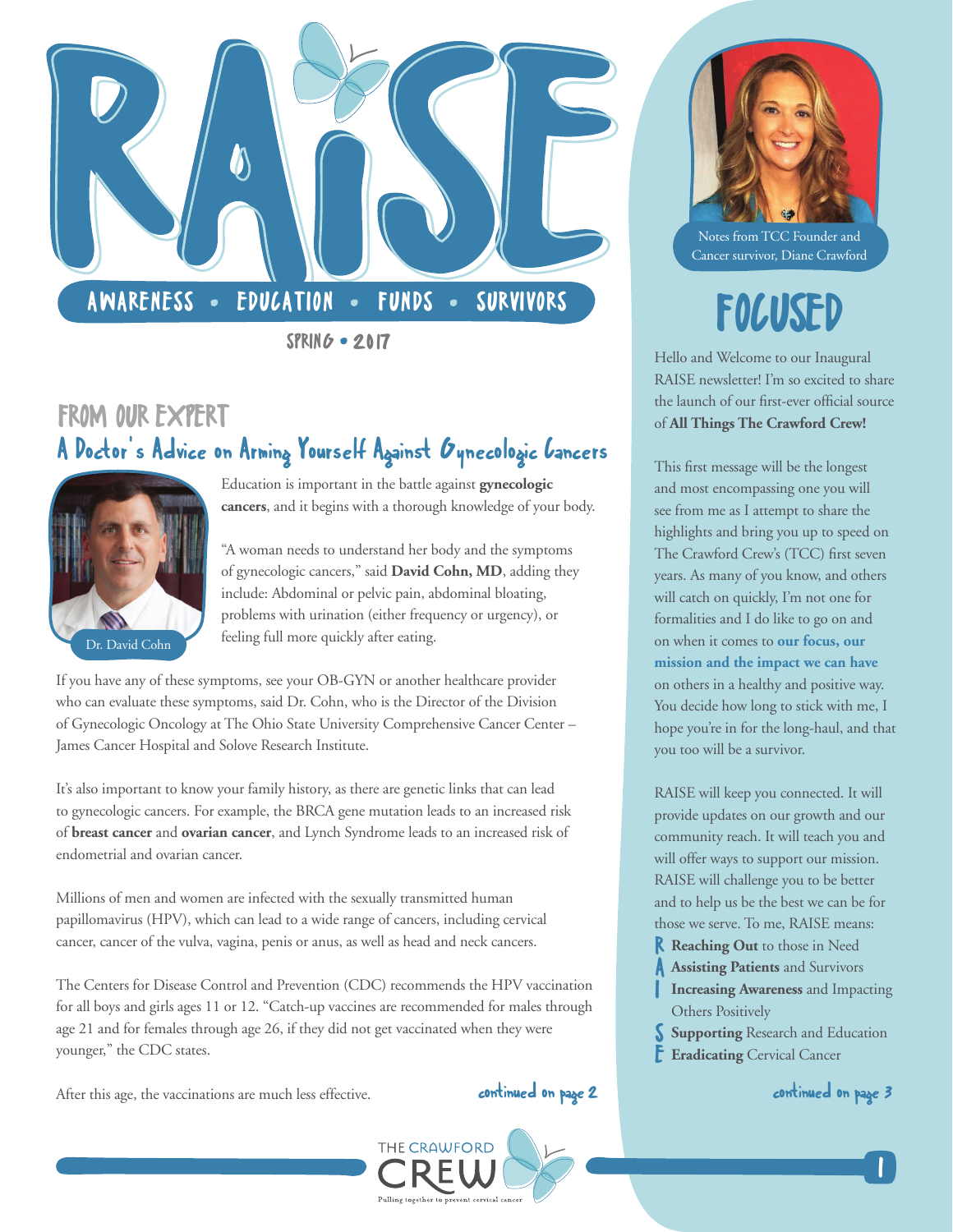### FROM OUR EXPERT continued from page 1

Other ways to reduce your cancer risk include what Dr. Cohn calls "big-ticket items," including a well-balanced diet that includes plenty of fruits, vegetables and whole grains; regular exercise; not using tobacco; and maintaining a healthy body weight.

The incidence of **[uterine cancer](https://cancer.osu.edu/cancer-specialties/cancer-care-and-treatment/endometrial-cancer)** is on the rise, and Dr. Cohn sees a link between this and the increase in the obesity rate.

"Estrogen is linked to uterine cancer and women who are obese will see changes in their body that increase the level of circulating estrogen," Dr. Cohn said.

The bottom line, according to Dr. Cohn, is to do the best you can to lead a healthy life.

THE

FACTS

"There are a lot of things out there, such as talcum powder, that may be a weak link to cancer," he said. "But we can't put ourselves in a bubble and avoid everything. But do the things you can do, that you can control. Address the big-ticket items and lead a healthy, active life, and you'll reduce your risk."

*This article is reprinted with permission from Dr. David Cohn and The Ohio State University Comprehensive Cancer Center – Arthur G. James Cancer Hospital and Richard J. Solove Research Institute[. For more](https://cancer.osu.edu/news-and-media/news/ohio-state-joins-nations-cancer-centers-in-endorsement-of-hpv-vaccination-for-cancer-prevention)  [information on HPV vaccinations, visit https://goo.gl/vp6ych.](https://cancer.osu.edu/news-and-media/news/ohio-state-joins-nations-cancer-centers-in-endorsement-of-hpv-vaccination-for-cancer-prevention)*



2

**There are 5 main types of cancer that affect a woman's reproductive organs, these include: cervical, ovarian, uterine, vaginal and vulvar. KNOW** 

- As a group, these are referred to as gynecologic cancers.
- Each gynecologic cancer is unique, with different signs, symptoms, and risk factors.
- All women are at risk for gynecologic cancers, and risk increases with age.
- You can lower your risk for some of these cancers.
- When gynecologic cancers are found early, treatment works best!

**[Learn more at www.cdc.gov/cancer/gynecologic.](https://www.cdc.gov/cancer/gynecologic/)**

# TCC SPOTLIGHT OF MARY HATCH TCC VOLUNTEER SINCE 2014

#### *How did you become involved with The Crawford Crew?*

I attended the first [Raise A Racket](http://thecrawfordcrew.org/event/raise-a-racket/) event at Wickertree as an enthusiastic tennis player. I was very moved by the doctors' presentations and Diane's mission so I approached Diane later and asked how I could help.

#### *Tell us about what you specifically do to support TCC efforts?*

I have been the Silent Auction Chair (or Co-Chair) for the annual Raise A Racket event for three years. From solicitation to final presentation of over 100 donations, this role involves a tremendous amount of time, coordination, creativity and follow-up with donors.

#### *How is TCC and RAR different than other volunteer or charitable organizations?*

The Crawford Crew is a grassroots organization. As a volunteer, it's all hands on deck and one person may fulfill needs in a variety of areas. I also serve on the Women's Board at the Columbus Museum of Art; a well-established charitable organization. Roles and rules are clearly delineated. While it is fulfilling to raise funds for CMA, I certainly feel I have far more impact in my work with The Crawford Crew.

#### *How can someone help support TCC?*

[Be a sponsor, donate to our auction, volunteer to help with RAR o](http://thecrawfordcrew.org/about-cervical-cancer-prevention/join-us/)r just attend the event and have fun raising funds for a great cause. [Just contact Di Crawford](mailto:di@thecrawfordcrew.org) and she will find a way for you to help!

CREW

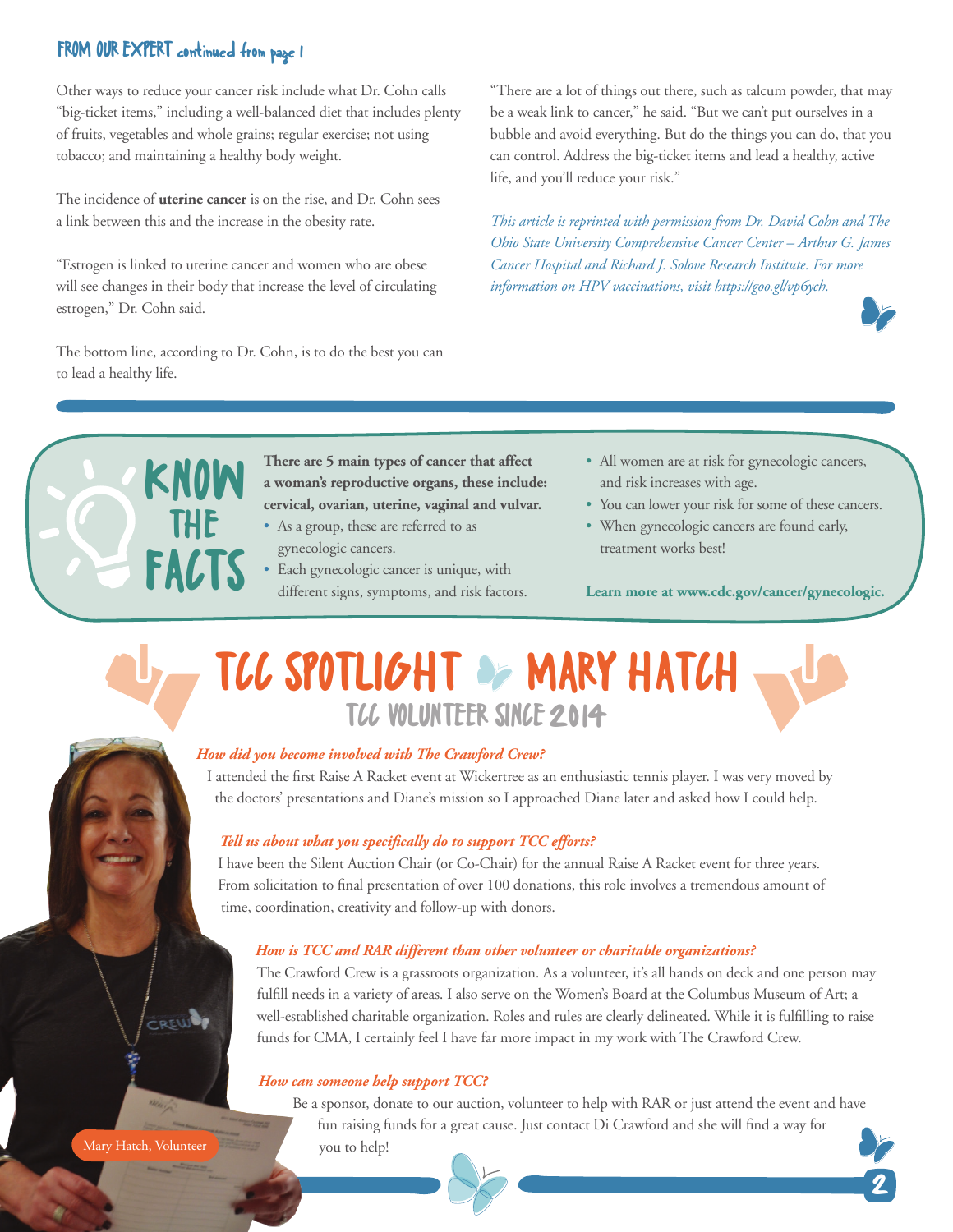

This paper of my key dates hangs on my board at my desk as a reminder every day.

### FOCUSED continued from page 1

Everyone has a story to tell and here's a quick recap of mine… In the summer of 2009, after my routine, annual exam with my gynecologist, I was diagnosed with Cervical Cancer - Stage 1b. In the 20+ years I had been seeing my gynecologist annually, I never had an abnormal pap, nor did I ever test positive for HPV. This particular

year I had forgotten to schedule my annual and something triggered me, reminding me to call. I believe I was given a sign to make that appointment on June 9th because something was wrong. Thankfully, my cancer was caught early and it did not spread outside of my cervix.

On September 1st, Dr. David Cohn, gynecological oncologist with The James Cancer Hospital, performed a radical hysterectomy using the DaVinci Robot. The following two weeks were spent healing and surrounded by family and friends. During that time I began thinking of ways to use my experience to help and prevent others from hearing the words "you have cancer". This is when the concept

of raising awareness and creating a foundation was born. Check out our timeline to see how TCC got were we are today.

One of TCC's goals in to increase awareness and education. It is because of this that we have created RAISE, a resource that we will publish three times per year. In each issue you will find:

- A message from me
- Information from our of our Experts in the health and wellness fields
- A Spotlight on one of our many volunteers, board members, donors, and others without whom we cannot do what we do
- An update on how your donations are helping us achieve our mission
- Our Event Calendar

Well, that's it for now. Please enjoy RAISE, and never hesitate to reach out to me with any questions. I can be reached at di@the crawfordcrew.org and you can always check out our website at www.thecrawfordcrew.org. [Don't forget to look through photos](https://www.flickr.com/photos/151170316@N07/sets/72157675779853573/)  [from our 5th Annual RAR](https://www.flickr.com/photos/151170316@N07/sets/72157675779853573/) **here!**

Be sure to connect with us in one way or another so you don't miss



# THE CRAWFORD CREW FOUNDATION TIMELINE

| NOVEMBER 2009       | I took \$100.00 to OSUCCC - James and opened a new fund titled The Diane Crawford Cervical Cancer Research,<br>Education, and Outreach Fund #313230 with the development office.                                                                                                                                                                                                                |
|---------------------|-------------------------------------------------------------------------------------------------------------------------------------------------------------------------------------------------------------------------------------------------------------------------------------------------------------------------------------------------------------------------------------------------|
| OCTOBER 2010        | TCC held the first Raise A Racket (RAR) fundraiser and hosted 103 guests, raising \$9,000.                                                                                                                                                                                                                                                                                                      |
| SEPTEMBER 2011      | TCC held the Drive Against Cancer golf outing.                                                                                                                                                                                                                                                                                                                                                  |
|                     | JANUARY 2013 and 2014 TCC hosted the 2nd and 3rd Annual RAR.                                                                                                                                                                                                                                                                                                                                    |
| SEPTEMBER 2015      | RAR experienced significant growth in our 3rd year, raising \$34,000 and hosting 220 guests.                                                                                                                                                                                                                                                                                                    |
| JANUARY 2016        | The 4th Annual RAR raised \$42,000 and hosted 310 guests. This year we began our partnership with The<br>Appalachia Community Cancer Network and Hope Hollow. (You can learn more about these organizations<br>in What's Happening.) Also in 2016, TCC got its first intern through a program created in conjunction with<br>Otterbein University's Department Public Health & Allied Services. |
| <b>JANUARY 2017</b> | TCC hosted the 5th Annual RAR and raised \$52,000 and hosted 304 guests.                                                                                                                                                                                                                                                                                                                        |
| <b>APRIL 2017</b>   | TCC funded critical missions at The James and donated \$100,000. Please see specifics on our support under<br>Your Donations at Work.                                                                                                                                                                                                                                                           |
| SPRING 2017         | TCC launched our Junior Board with 18 middle school through college aged members. This amazing and<br>energetic group of young adults is currently planning their first fundraiser, a 5k Walk/Run, for this summer.                                                                                                                                                                             |
| JANUARY 2018        | TCC will host the 6th Annual RAR on January 20, 2018.                                                                                                                                                                                                                                                                                                                                           |